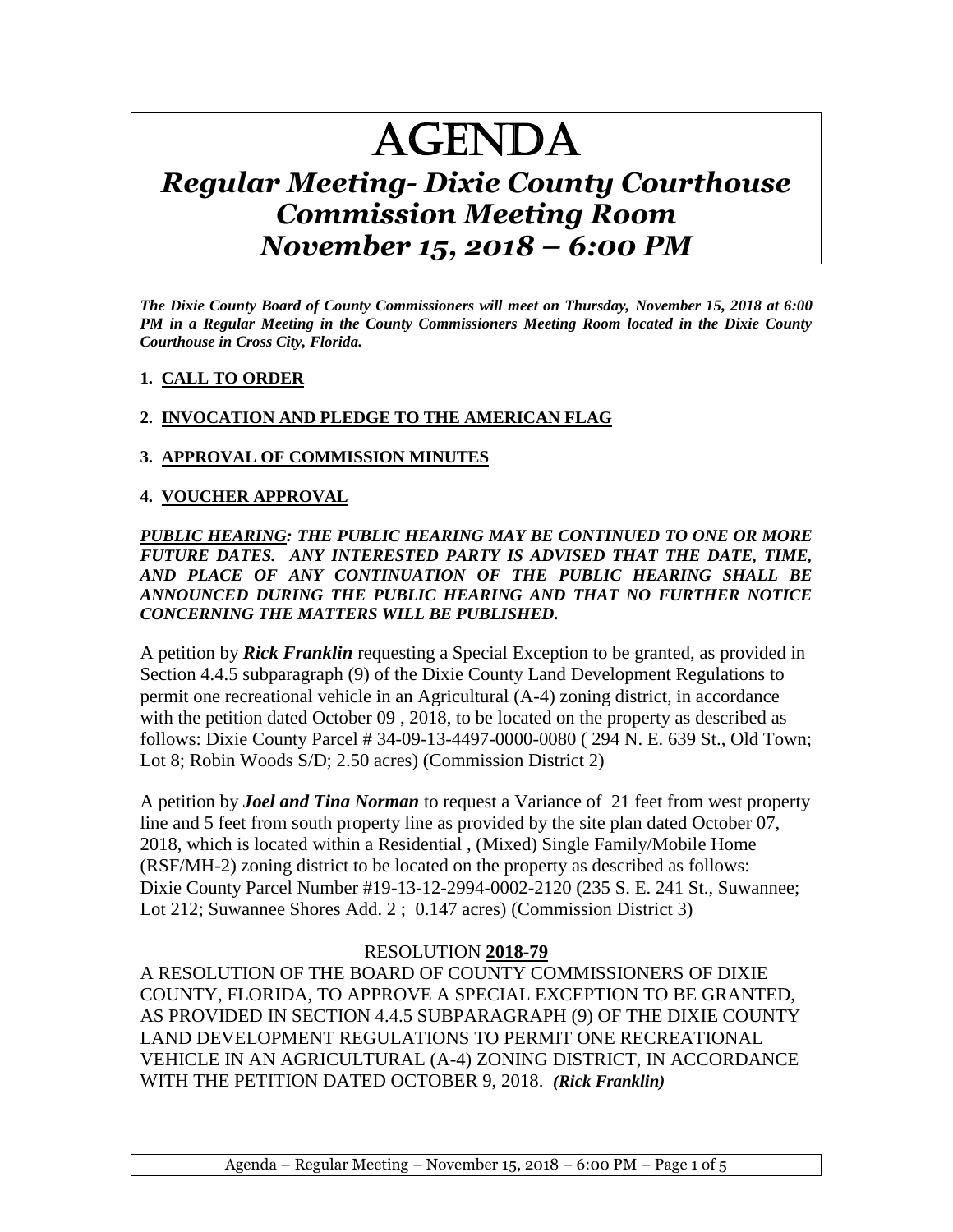A RESOLUTION OF THE BOARD OF COUNTY COMMISSIONERS OF DIXIE COUNTY, FLORIDA, TO APPROVE A VARIANCE TO BE GRANTED, AS PROVIDED IN SECTION12.3.1OF THE DIXIE COUNTY LAND DEVELOPMENT REGULATIONSTO PERMIT A VARIANCE OF TWENTY-ONE (21) FEET FROM THE WEST PROPERTY LINE AND FIVE (5) FEET FROM THE SOUTH PROPERTY LINE WITHIN A RESIDENTIAL, (MIXED) SINGLE FAMILY/MOBILE HOME (RSF/MH-2) ZONING DISTRICT, AS PROVIDED BY THE SITE PLAN DATED OCTOBER 7, 2018. *(Joel and Tina Norman)*

RESOLUTION NO. PZ/LPA CPA 18-06 **2018-80** A RESOLUTION OF THE BOARD OF COUNTY COMMISSIONERS OF DIXIE COUNTY, FLORIDA, SERVING AS THE PLANNING AND ZONING BOARD OF DIXIE COUNTY, FLORIDA, AND THE LOCAL PLANNING AGENCY OF DIXIE COUNTY, FLORIDA, RELATING TO AN AMENDMENT OF TEN OR LESS ACRES OF LAND TO THE FUTURE LAND USE PLAN MAP OF THE DIXIE COUNTY COMPREHENSIVE PLAN, PURSUANT TO AN APPLICATION BY THE PROPERTY OWNER OF SAID ACREAGE, UNDER THE AMENDMENT PROCEDURES ESTABLISHED IN SECTIONS 163.3161 THROUGH 163.3248, FLORIDA STATUTES; AS AMENDED; PROVIDING FOR CHANGING THE FUTURE LAND USE CLASSIFICATION FROM COMMERCIAL TO RESIDENTIAL, MODERATE DENSITY (LESS THAN OR EQUAL TO 4 DWELLING UNITS PER ACRE) OF CERTAIN LANDS WITHIN THE UNINCORPORATED AREA OF DIXIE COUNTY, FLORIDA; REPEALING RESOLUTIONS IN CONFLICT; AND PROVIDING AN EFFECTIVE DATE**. (Mitchell)**

RESOLUTION NO. PZ/LPA LDR 18-10 **2018-81** A RESOLUTION OF THE BOARD OF COUNTY COMMISSIONERS OF DIXIE COUNTY, FLORIDA, SERVING AS THE PLANNING AND ZONING BOARD OF DIXIE COUNTY, FLORIDA, AND SERVING ALSO AS THE LOCAL PLANNING AGENCY OF DIXIE COUNTY, FLORIDA, RECOMMENDING TO THE BOARD OF COUNTY COMMISSIONERS OF DIXIE COUNTY, FLORIDA, APPROVAL OF AN AMENDMENT OF LESS THAN TEN CONTIGUOUS ACRES OF LAND TO THE OFFICIAL ZONING ATLAS OF THE DIXIE COUNTY LAND DEVELOPMENT REGULATIONS, AS AMENDED, PURSUANT TO AN APPLICATION BY THE PROPERTY OWNER OF SAID ACREAGE; PROVIDING FOR REZONING FROM COMMERCIAL, GENERAL (CG) TO RESIDENTIAL, (MIXED) SINGLE FAMILY/MOBILE HOME-1 (RSF/MH-1) OF CERTAIN LANDS WITHIN THE UNINCORPORATED AREA OF DIXIE COUNTY, FLORIDA; REPEALING ALL RESOLUTIONS IN CONFLICT; AND PROVIDING AN EFFECTIVE DATE. **(Mitchell)**

RESOLUTION NO. PZ/LPA CPA 18-07 **2018-82** A RESOLUTION OF THE BOARD OF COUNTY COMMISSIONERS OF DIXIE COUNTY, FLORIDA, SERVING AS THE PLANNING AND ZONING BOARD OF DIXIE COUNTY, FLORIDA, AND THE LOCAL PLANNING AGENCY OF DIXIE COUNTY, FLORIDA, RELATING TO AN AMENDMENT OF MORE THAN TEN ACRES OF LAND TO THE FUTURE LAND USE PLAN MAP OF THE DIXIE COUNTY COMPREHENSIVE PLAN, PURSUANT TO AN APPLICATION BY THE PROPERTY OWNER OF SAID ACREAGE, UNDER THE AMENDMENT PROCEDURES ESTABLISHED IN SECTIONS 163.3161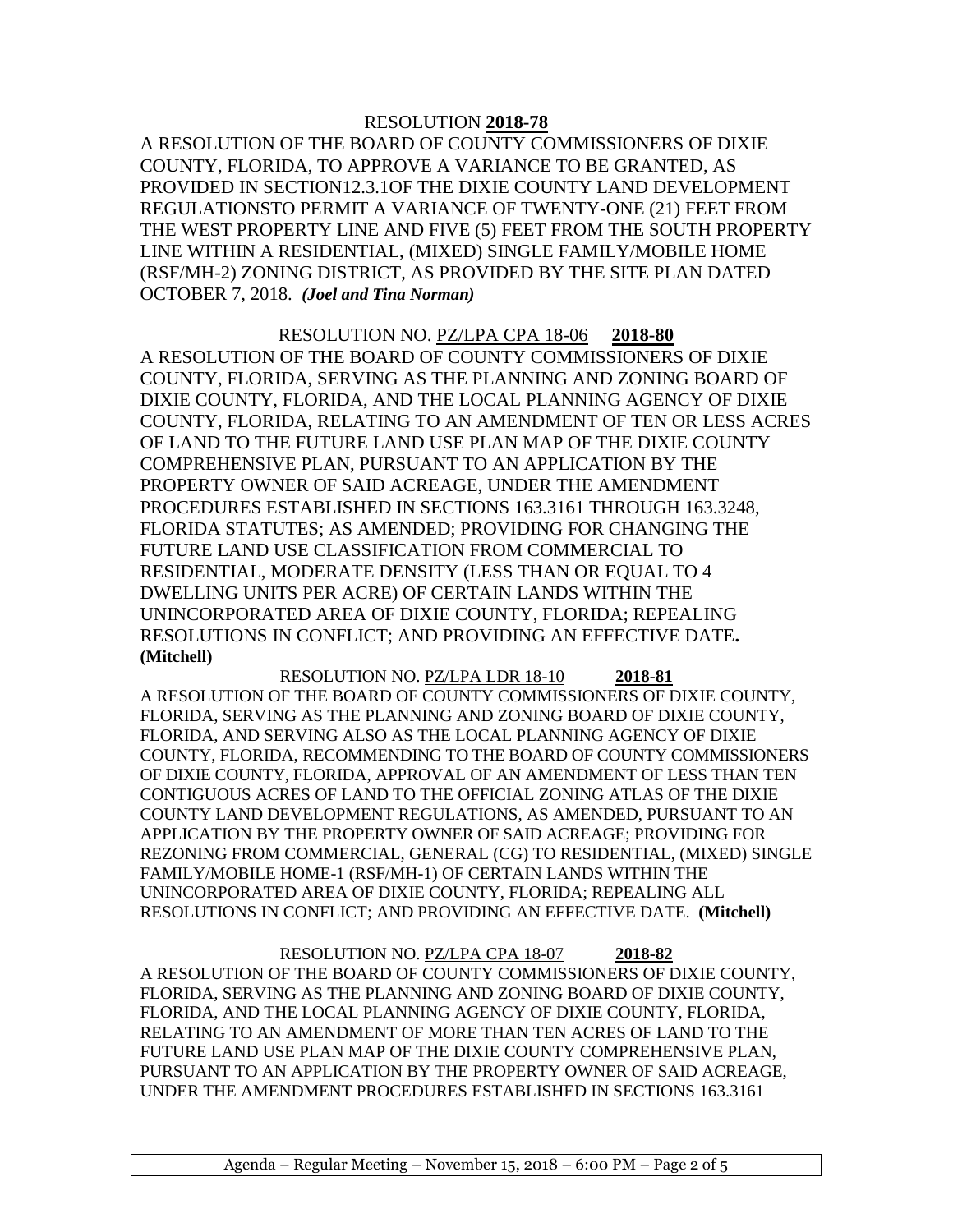THROUGH 163.3248, FLORIDA STATUTES; AS AMENDED; PROVIDING FOR CHANGING THE FUTURE LAND USE CLASSIFICATION FROM RESIDENTIAL, MODERATE DENSITY (LESS THAN OR EQUAL TO 4 DWELLING UNITS PER ACRE) TO COMMERCIAL OF CERTAIN LANDS WITHIN THE UNINCORPORATED AREA OF DIXIE COUNTY, FLORIDA; REPEALING RESOLUTIONS IN CONFLICT; AND PROVIDING AN EFFECTIVE DATE. *(Van Dam Corp)*

RESOLUTION NO. PZ/LPA LDR 18-11 **2018-83** A RESOLUTION OF THE BOARD OF COUNTY COMMISSIONERS OF DIXIE COUNTY, FLORIDA, SERVING AS THE PLANNING AND ZONING BOARD OF DIXIE COUNTY, FLORIDA, AND SERVING ALSO AS THE LOCAL PLANNING AGENCY OF DIXIE COUNTY, FLORIDA, RECOMMENDING TO THE BOARD OF COUNTY COMMISSIONERS OF DIXIE COUNTY, FLORIDA, APPROVAL OF AN AMENDMENT OF TEN OR MORE CONTIGUOUS ACRES OF LAND TO THE OFFICIAL ZONING ATLAS OF THE DIXIE COUNTY LAND DEVELOPMENT REGULATIONS, AS AMENDED, PURSUANT TO AN APPLICATION BY THE PROPERTY OWNER OF SAID ACREAGE; PROVIDING FOR REZONING FROM PLANNED RESIDENTIAL DEVELOPMENT (PRD) AND RESIDENTIAL, (MIXED) SINGLE FAMILY/MOBILE HOME-2 (RSF/MH-2) TO COMMERCIAL, GENERAL (CG) OF CERTAIN LANDS WITHIN THE UNINCORPORATED AREA OF DIXIE COUNTY, FLORIDA; REPEALING ALL RESOLUTIONS IN CONFLICT; AND PROVIDING AN EFFECTIVE DATE. *(Van Dan Corp)*

#### ORDINANCE NO. **2018-19**

AN ORDINANCE OF DIXIE COUNTY, FLORIDA, AMENDING THE FUTURE LAND USE PLAN MAP OF THE DIXIE COUNTY COMPREHENSIVE PLAN, AS AMENDED; RELATING TO AN AMENDMENT OF MORE THAN TEN OF LAND, PURSUANT TO AN APPLICATION, CPA 18-07, BY THE PROPERTY OWNER OF SAID ACREAGE, UNDER THE AMENDMENT PROCEDURES ESTABLISHED IN SECTIONS 163.3161 THROUGH 163.3248, FLORIDA STATUTES, AS AMENDED; PROVIDING FOR CHANGING THE FUTURE LAND USE CLASSIFICATION FROM RESIDENTIAL, MODERATE DENSITY (LESS THAN OR EQUAL TO 4 DWELLING UNITS PER ACRE) TO COMMERCIAL OF CERTAIN LANDS WITHIN THE UNINCORPORATED AREA OF DIXIE COUNTY, FLORIDA; PROVIDING SEVERABILITY; REPEALING ALL ORDINANCES IN CONFLICT; AND PROVIDING AN EFFECTIVE DATE. *(Van Dam Corp)*

#### ORDINANCE NO. **2018-20**

AN ORDINANCE OF DIXIE COUNTY, FLORIDA, AMENDING THE OFFICIAL ZONING ATLAS OF THE DIXIE COUNTY LAND DEVELOPMENT REGULATIONS, AS AMENDED; RELATING TO AN AMENDMENT REZONING TEN OR MORE CONTIGUOUS ACRES OF LAND, PURSUANT TO AN APPLICATION, LDR 18-11, BY THE PROPERTY OWNER OF SAID ACREAGE; PROVIDING FOR REZONING FROM PLANNED RESIDENTIAL DEVELOPMENT (PRD) AND RESIDENTIAL, (MIXED) SINGLE FAMILY/MOBILE HOME-2 (RSF/MH-2) TO COMMERCIAL, GENERAL (CG) OF CERTAIN LANDS WITHIN THE UNINCORPORATED AREA OF DIXIE COUNTY, FLORIDA; PROVIDING SEVERABILITY; REPEALING ALL ORDINANCES IN CONFLICT; AND PROVIDING AN EFFECTIVE DATE. *(Van Dam Corp)*

#### ORDINANCE NO. **2018-21**

AN ORDINANCE OF DIXIE COUNTY, FLORIDA, AMENDING THE FUTURE LAND USE PLAN MAP OF THE DIXIE COUNTY COMPREHENSIVE PLAN, AS AMENDED; RELATING TO AN AMENDMENT OF TEN OR LESS ACRES OF LAND, PURSUANT TO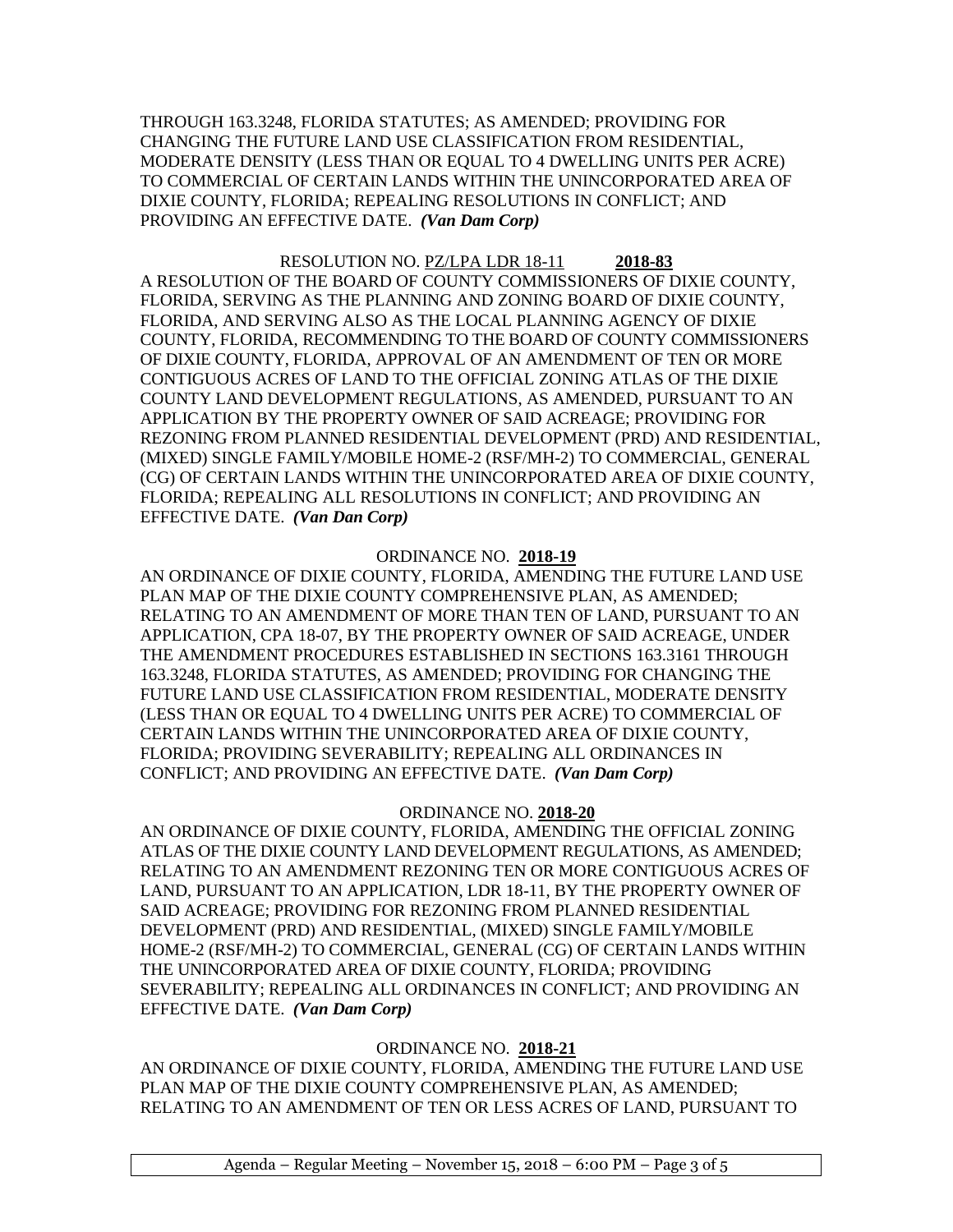AN APPLICATION, CPA 18-06, BY THE PROPERTY OWNER OF SAID ACREAGE, UNDER THE AMENDMENT PROCEDURES ESTABLISHED IN SECTIONS 163.3161 THROUGH 163.3248, FLORIDA STATUTES, AS AMENDED; PROVIDING FOR CHANGING THE FUTURE LAND USE CLASSIFICATION FROM COMMERCIAL TO RESIDENTIAL, MODERATE DENSITY (LESS THAN OR EQUAL TO 4 DWELLING UNITS PER ACRE) OF CERTAIN LANDS WITHIN THE UNINCORPORATED AREA OF DIXIE COUNTY, FLORIDA; PROVIDING SEVERABILITY; REPEALING ALL ORDINANCES IN CONFLICT; AND PROVIDING AN EFFECTIVE DATE. *(Mitchell)*

## ORDINANCE NO. **2018-22**

AN ORDINANCE OF DIXIE COUNTY, FLORIDA, AMENDING THE OFFICIAL ZONING ATLAS OF THE DIXIE COUNTY LAND DEVELOPMENT REGULATIONS, AS AMENDED; RELATING TO AN AMENDMENT REZONING OFLESS THAN TENCONTIGUOUS ACRES OF LAND, PURSUANT TO AN APPLICATION, LDR 18-10,BY THE PROPERTY OWNEROF SAID ACREAGE; PROVIDING FOR REZONING FROMCOMMERCIAL, GENERAL (CG) TORESIDENTIAL, (MIXED) SINGLE FAMILY/MOBILE HOME-1 (RSF/MH-1)OFCERTAIN LANDS WITHIN THE UNINCORPORATED AREA OF DIXIE COUNTY, FLORIDA; PROVIDING SEVERABILITY; REPEALING ALL ORDINANCES IN CONFLICT; AND PROVIDING AN EFFECTIVE DATE. *(Mitchell)*

## **5. CINDY BELLOT, LIBRARY DIRECTOR**

- **6. STEVE FREMEN, VETERANS SERVICE OFFICER**
- **7. CHEYENNE STEMPLE HUTCHINSON, TDC**
- **8. GREG BAILEY, NORTH FLORIDA PROFESSIONAL SERVICES**
- **9. JERED LIZOTTE, LOCKLEAR & ASSOCIATES**
- **10. STEVE HUTCHINSON, COUNTY ROAD SUPERINTENDENT**
- **11. JOE RUTH, SOLID WASTE & MOSQUITO CONTROL DIRECTOR**
- **12. LEON WRIGHT, BUILDING AND ZONING**
- **13. DARIAN BROWN, DIRECTOR OF EMERGENCY SERVICES**
- **14. DUANE CANNON, ASST. COUNTY MANAGER**
- **15. TIM ALEXANDER, COUNTY MANAGER**
- **16. MICHAEL OSTEEN, COUNTY ATTORNEY**
- **17. DANA D. JOHNSON, CLERK OF COURT**
- **18. COUNTY COMMISSION ITEMS**